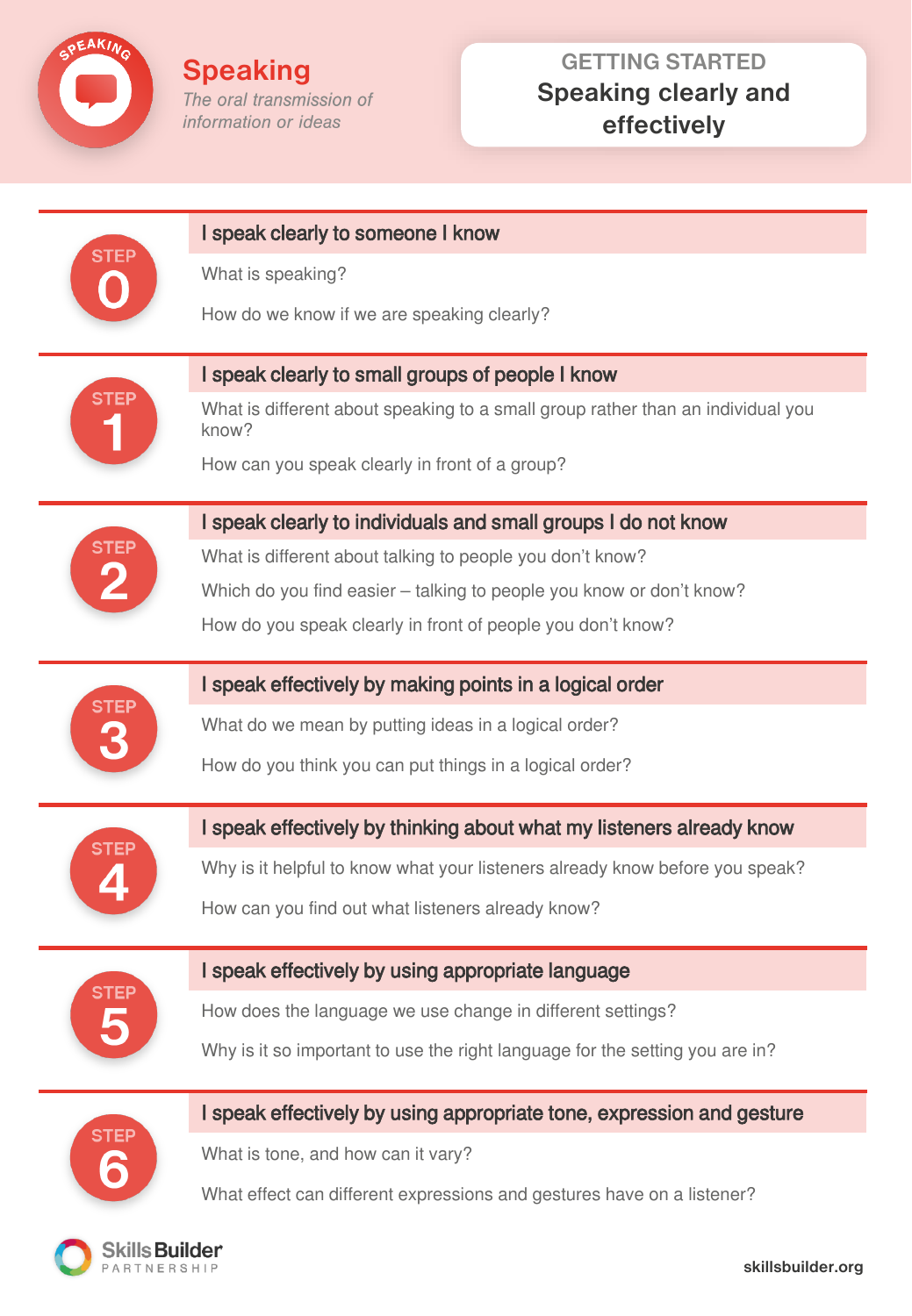

## **INTERMEDIATE Speaking engagingly**



How can you use tone, expression and gesture to make your speaking engaging?

Are there things that you should avoid?

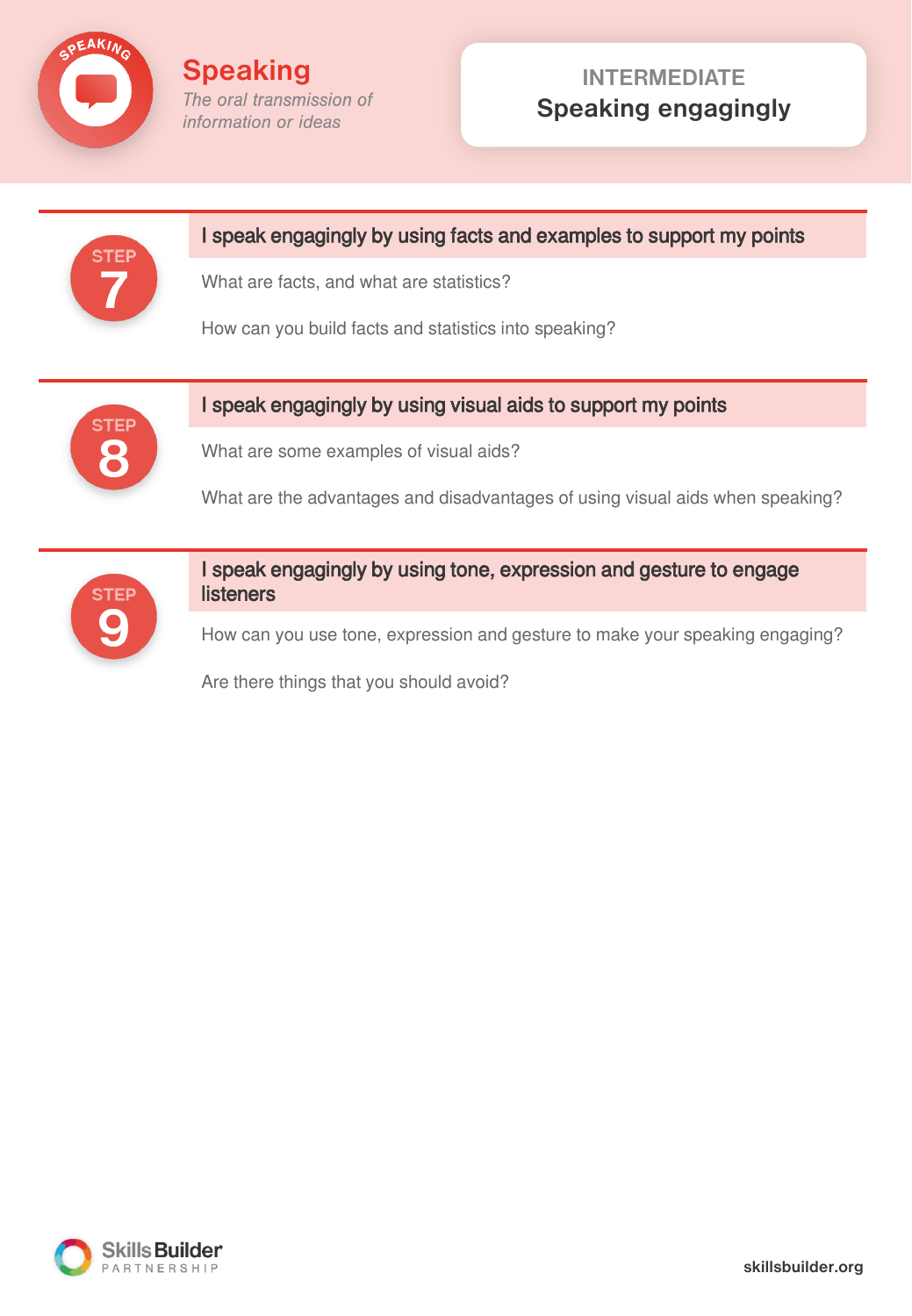

**Speaking** The oral transmission of information or ideas

## **ADVANCED Speaking adaptively**



#### I speak adaptively by changing my language, tone and expression depending on the response of listeners

How do you know what someone listening to you is thinking or feeling?

How can you adapt your language, tone and expression to your audience's reaction?



### I speak adaptively by planning for different possible responses of listeners

When is it helpful to think ahead about your audience's possible responses?

What is negotiation?

What do you need to know before you start a negotiation?



### I speak adaptively by changing my content depending on the response of **listeners**

Why is listening an essential part of negotiation?

How can you adapt the content of what you are saying, in response to listeners?